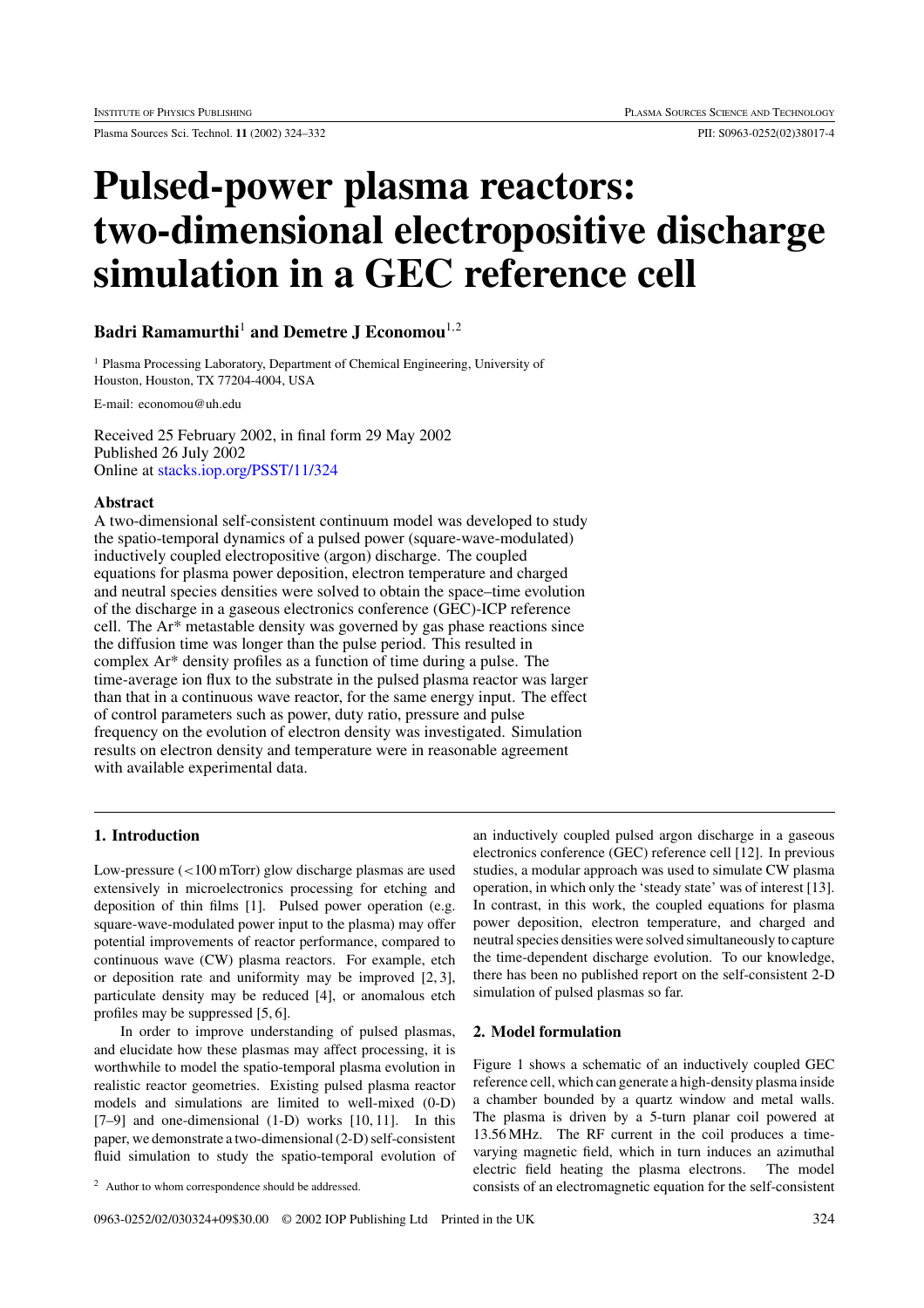azimuthal electric field powering the plasma, an equation for the electron temperature (assuming Maxwellian electrons), and mass continuity equations for the charged (Ar+*)* and neutral (metastables, Ar\*) species. The model equations are described in the following sections. Details of the formulation may be found in published works [14, 15]. The electron density is calculated by charge neutrality (in this case it is identical to the ion density). This implies that the thin sheath near the reactor walls is not included in the simulation. Since the sheath is only 100 s of microns thick in the high-density plasma, boundary conditions are effectively applied at the geometric location of the walls. The reaction set for argon (table 1) was the same as before [16].

The assumptions of the model were as follows:

- (a) the fluid approximation was used since  $\lambda/L = 0.1$ , where *λ* is mean free path of the species (∼0.5 cm) and *L* is a characteristic dimension of the reactor (∼5 cm);
- (b) the densities, electron temperature and induced electric field of the species were assumed to be azimuthally symmetric (2-D, *r*–*z* system);
- (c) the charged particle flux was described by the driftdiffusion approximation (spatial inertia was neglected in the momentum equations), since the pressure was *>*10 mTorr;
- (d) the electron energy distribution function (EEDF) was assumed Maxwellian and an equation for the electron temperature was solved;



**Figure 1.** Schematic of the GEC-ICP reactor used in the simulation. The power deposition profile 50  $\mu$ s into the pulse is also shown (for base case parameter values shown in table 2).

**Table 1.** Reaction set used in the simulation.

| No Process                                                | Reaction                           | $H_i$ (eV) |
|-----------------------------------------------------------|------------------------------------|------------|
| R1 Ground-state excitation $Ar + e \rightarrow Ar^* + e$  |                                    | 11.6       |
| R2 Ground-state ionization $Ar + e \rightarrow Ar^+ + 2e$ |                                    | 15.7       |
| R <sub>3</sub> Stepwise ionization                        | $Ar^* + e \rightarrow Ar^* + 2e$   | 4.1        |
| R4 Superelastic collisions                                | $Ar^* + e \rightarrow Ar + e$      | $-11.6$    |
| R5 Metastable quenching                                   | $Ar^* + e \rightarrow Ar^r + e$    | 0.1        |
| R6 Metastable pooling                                     | $Ar^* + Ar^* \rightarrow$          |            |
|                                                           | $Ar^+ + Ar + e$                    |            |
| R7 Two-body quenching                                     | $Ar^* + Ar \rightarrow 2Ar$        |            |
| R8 Three-body quenching                                   | $Ar^* + 2Ar \rightarrow Ar_2 + Ar$ |            |
|                                                           |                                    |            |

- (e) particle mobilities and diffusivities were assumed constant for a given pressure;
- (f) electron heating was assumed to be collisional (Ohmic). Non-collisional heating can become important when the effective electron mean free path exceeds the skin depth [17];
- (g) ions and neutrals were assumed to be at a constant temperature. Hence, a heavy species energy equation was not solved.

#### *2.1. Electromagnetics*

Under the assumption of azimuthally symmetric electric field, Maxwell's equations can be reduced to a single scalar equation in *E<sub>θ</sub>*:

$$
\frac{1}{r}\frac{\partial}{\partial r}\left(r\frac{\partial E_{\theta}}{\partial r}\right) + \frac{\partial^2 E_{\theta}}{\partial z^2} - \frac{E_{\theta}}{r^2} + \frac{\omega^2}{c^2}K_{c}E_{\theta} = -j\omega\mu_0 J_{\theta}, \quad (1)
$$

where  $\omega$  is the driving frequency of the coil current,  $\mu_0$  is the vacuum permeability,  $K_c$  is the complex permittivity of the plasma (which depends on the electron density),  $J_\theta$  is the impressed current density in the coils and *c* is the speed of light. At low frequencies, the current in the coil is nearly constant and the above equation may be solved to determine  $E_\theta$  in the reactor. However, at higher frequencies, a circuit model is required to account for capacitive coupling between the coil and the plasma (the current changes from loop to loop) [18, 19]. The power deposited in the plasma was computed by

$$
P = \frac{1}{2} \text{Re} \left( \sigma_{\text{p}} \right) |E_{\theta}|^2, \tag{2}
$$

where  $\text{Re}(\sigma_p)$  is the real part of  $\sigma_p$ , the complex plasma conductivity. Equation (2) assumes that the power deposited in the plasma is due to Ohmic heating. The conductivity was obtained from the following relations:

$$
K_{\rm c} = 1 - \frac{\omega_{\rm pe}^2}{\omega^2 (1 + j v_{\rm m}/\omega)},
$$
 (3)

$$
\sigma_{\mathbf{p}} = -j\omega\varepsilon_0(K_{\mathbf{c}} - 1),\tag{4}
$$

where

$$
\omega_{\rm pe}^2 = \frac{n_{\rm e}e^2}{m\varepsilon_0} \tag{5}
$$

is the electron plasma frequency and  $v_m$  is the electron momentum–exchange collision frequency.

The right-hand side of equation (1) includes only the current in the coil,  $J_\theta$ . The (induced) current in the plasma is accounted for by the term involving the plasma permittivity,  $K_c$ , on the left-hand side of equation (1).

#### *2.2. Ion transport and reaction*

With the drift-diffusion flux approximation for the charged species, the continuity equation for positive ions  $(Ar^+)$  is of the form

$$
\frac{\partial n_i}{\partial t} = -\nabla \cdot (z_i \mu_i n_i \vec{E}_{\rm sc} - D_i \nabla n_i) + \sum_j R_{ji},\qquad(6)
$$

where  $n_i$ ,  $z_i$ ,  $D_i$  and  $\mu_i$  are the positive ion density, charge number, diffusivity, and mobility, respectively.  $\vec{E}_{\text{sc}}$  is the electrostatic (space charge) field having two components  $(E_r$  and  $E_z$ ). The summation on the right-hand side represents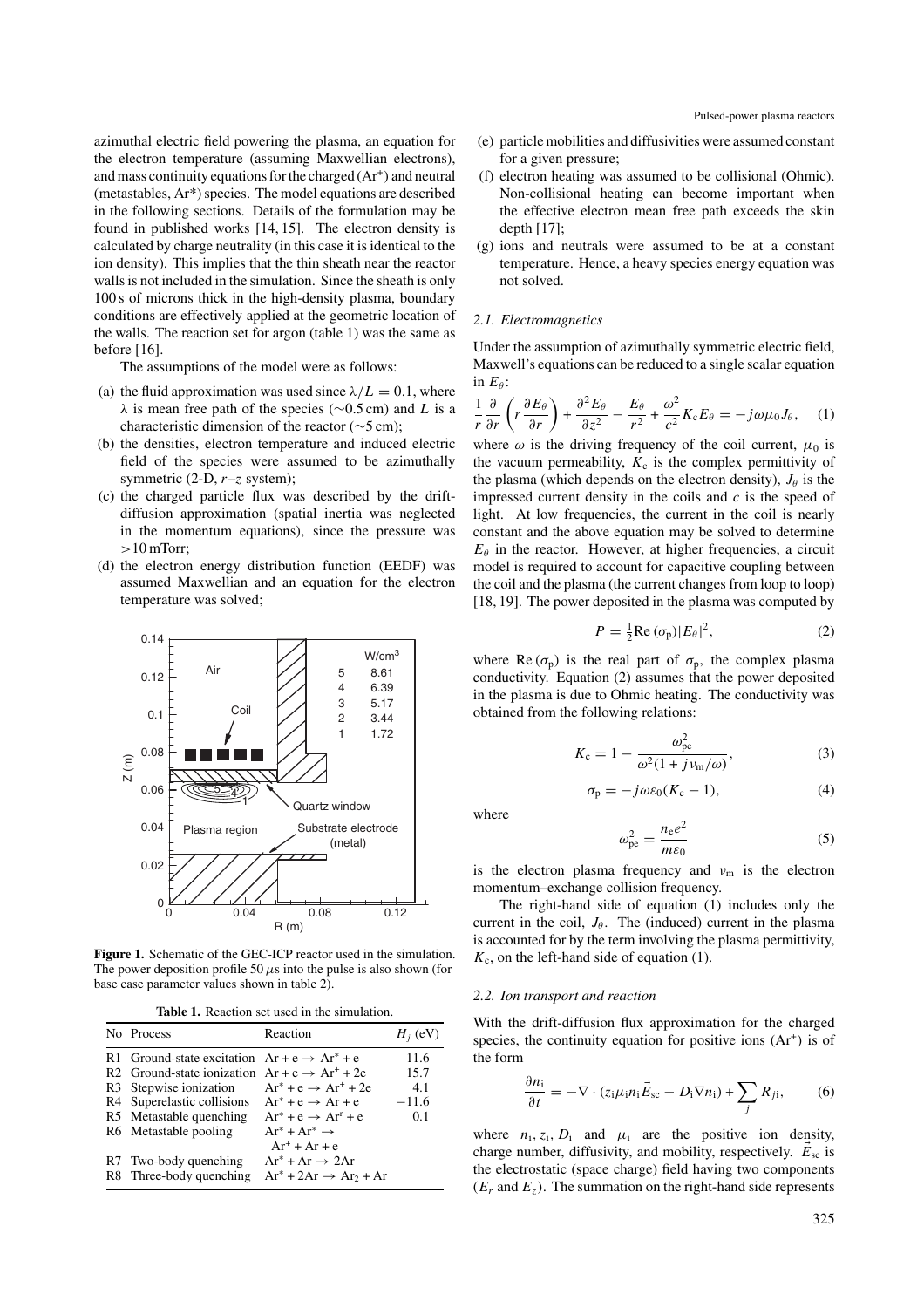gas-phase reactions that produce (reactions R2, R3, and R6 of table 1) or destroy (none here) ions. Boundary conditions were  $\vec{\Gamma}_i = 0$  on the symmetry axis/plane ( $\vec{\Gamma}_i$  is the ion flux), and  $n_i \approx 0$  on the walls. Ions are thus lost by ambipolar diffusion to the walls. The electrostatic field was derived assuming no net current in the plasma:

$$
\vec{E}_{\rm sc} = \frac{D_{\rm i} \nabla n_{\rm i} - D_{\rm e} \nabla n_{\rm e}}{\mu_{\rm i} n_{\rm i} + \mu_{\rm e} n_{\rm e}}.
$$
(7)

The electron density  $n_e$  was obtained from quasi-neutrality as  $n_e = n_i$ .

#### *2.3. Electron temperature*

The electron energy equation reads as

$$
\frac{\partial}{\partial t} \left( \frac{3}{2} n_e T_e \right) = -\nabla \cdot \vec{q}_e + P - \sum_j R_{j e} \Delta H_j, \tag{8}
$$

$$
\vec{q}_e = -K_e \nabla T_e + \frac{5}{2} \vec{\Gamma}_e T_e,\tag{9}
$$

where  $\vec{q}_e$  is the electron energy flux,  $K_e$  is the electron thermal conductivity and  $\vec{\Gamma}_e$  is the electron flux. The second term on the right-hand side of (8) represents the power deposited into the electrons (equation (2)). The third term on the right-hand side of (8) represents the electron energy lost due to elastic and inelastic collisions. The boundary conditions were:  $\vec{q}_e = 0$  on the symmetry axis/plane and  $\vec{q}_e = \frac{5}{2}\vec{\Gamma}_e T_e$ along material boundaries. Since the timescale for electron temperature evolution is the smallest in the system (∼0.1*µ*s), the temperature reaches a periodic steady state most rapidly.

#### *2.4. Metastable transport and reaction*

The Ar\* metastable density was computed using equation (10) below assuming that transport is diffusion dominated:

$$
\frac{\partial n_*}{\partial t} = -\nabla \cdot (-D_* \nabla n_*) + \sum_j R_{j*} - \frac{n_*}{\tau_{\text{res}}},\qquad(10)
$$

where  $R_{i*}$  represents reactions that produce or consume Ar\*. A 'composite' state was used to represent the long lived metastables ( ${}^{3}P_{0}$  and  ${}^{3}P_{2}$  levels). Metastable reactions included production by excitation of ground state Ar (reaction R1 of table 1), and destruction by reactions R3–R8 of table 1. Three-body reactions (R8) were negligible under the low operating pressure. The last term in equation (10) accounts for convective flow losses of Ar\* atoms through the residence time  $\tau_{res}$  (= 3.8 ms). Flow losses turn out to be negligible. The boundary conditions were zero gradient of density along the symmetry axis/plane  $(\partial n_*/\partial r = 0, \ \partial n_*/\partial z = 0)$ , and  $-D_*\nabla n_* = (\gamma/2(2-\gamma))n_*v_*$  on walls, according to the Chantry [20] boundary condition. Here *D*<sup>∗</sup> is the diffusivity of Ar<sup>\*</sup> in Ar,  $\gamma$  is the destruction probability of Ar<sup>\*</sup> atoms on walls (taken as unity) and *v*<sup>∗</sup> is their thermal velocity. The total gas density was found assuming a uniform pressure and a gas temperature of 300 K. The response timescale of metastables is the largest in the system (∼1 ms). Therefore, integration in time had to be performed over 10–100 s of pulse periods to attain a periodic steady state.

Gas heating was not accounted for in this work. Gas heating will result in lower gas number density (for a constant pressure). To a first approximation, the effect of gas heating may be ascertained by looking at the effect of pressure. For a given (constant) gas temperature, as assumed in this work, a lower pressure will lead to lower gas density.

# **3. Method of solution**

The set of nonlinear coupled partial differential equations for  $T_e$  and species transport (equations (6), (8) and (10)) was spatially discretized using a streamline upwind Petrov– Galerkin (SUPG) method [21] to yield a system of equations of the form

$$
A(u)\dot{u} = K(u)u + F(u), \qquad (11)
$$

where  $\boldsymbol{u}$  represents the solution vector,  $\boldsymbol{\dot{u}}$  is the time derivative of *u*, and *A* and *K* are banded nonlinear mass and stiffness matrices, respectively.  $\boldsymbol{F}$  is a nonlinear source vector. The resulting set of implicit ordinary differential equations in equation (11) was integrated in time using backward difference formulae [22] until a periodic steady state was obtained. At each time step, the equation for the azimuthal electric field (equation (1)) was solved using the Galerkin finite element method and a direct band solver. The convergence criterion was set by evaluating the  $L^2$  norm of the solution normalized with respect to the average i.e.

$$
\varepsilon_j = \frac{1}{V^{1/2}} \left[ \int_{\Omega} \left\{ \left( \frac{u_j}{\langle u_j \rangle} \right)_{(i+1)T_p} - \left( \frac{u_j}{\langle u_j \rangle} \right)_{iT_p} \right\}^2 d\Omega \right]^{1/2},
$$
\n(12)

where, for each variable *j*,  $\varepsilon_j$ ,  $u_j$  and  $\langle u_j \rangle$  are a tolerance parameter, value of that variable (e.g. ion density) and its average, respectively, over the domain of interest  $\Omega$ . *V* is the plasma volume,  $T_p$  is the pulse width of the power modulation cycle and *i* is the cycle number  $(i = 1, 2, 3, \ldots)$ . The convergence criterion was tested at the end of each cycle. Integration was terminated when the evaluated tolerance was less than a user-specified value (0.5%) for all species and electron temperature. As expected, the Ar\* atom density was the slowest to converge.

#### **4. Results and discussion**

An argon discharge was simulated in an inductively coupled GEC reference cell under the base case parameters shown in table 2. The ion mobility and metastable diffusivity are shown in table 3 [16]. The ionic diffusivity was computed using the Einstein relation  $D = \mu kT/e$ , where *T* is temperature. Power to the plasma was square-wave-modulated with the power at the peak value for the first  $50 \mu s$  of the pulse (power on) followed by zero power (power off) for the remaining  $50 \mu s$ 

|  |  |  |  | Table 2. Base case operating parameters. |
|--|--|--|--|------------------------------------------|
|--|--|--|--|------------------------------------------|

| Pressure                | 20 mTorr   |
|-------------------------|------------|
| Peak power              | 300W       |
| Pulse frequency         | $10$ kHz   |
| Duty ratio              | 0.5        |
| Ar* wall 'deactivation' |            |
| probability             |            |
| Ion temperature         | $0.026$ eV |
| Gas temperature         | 300K       |
|                         |            |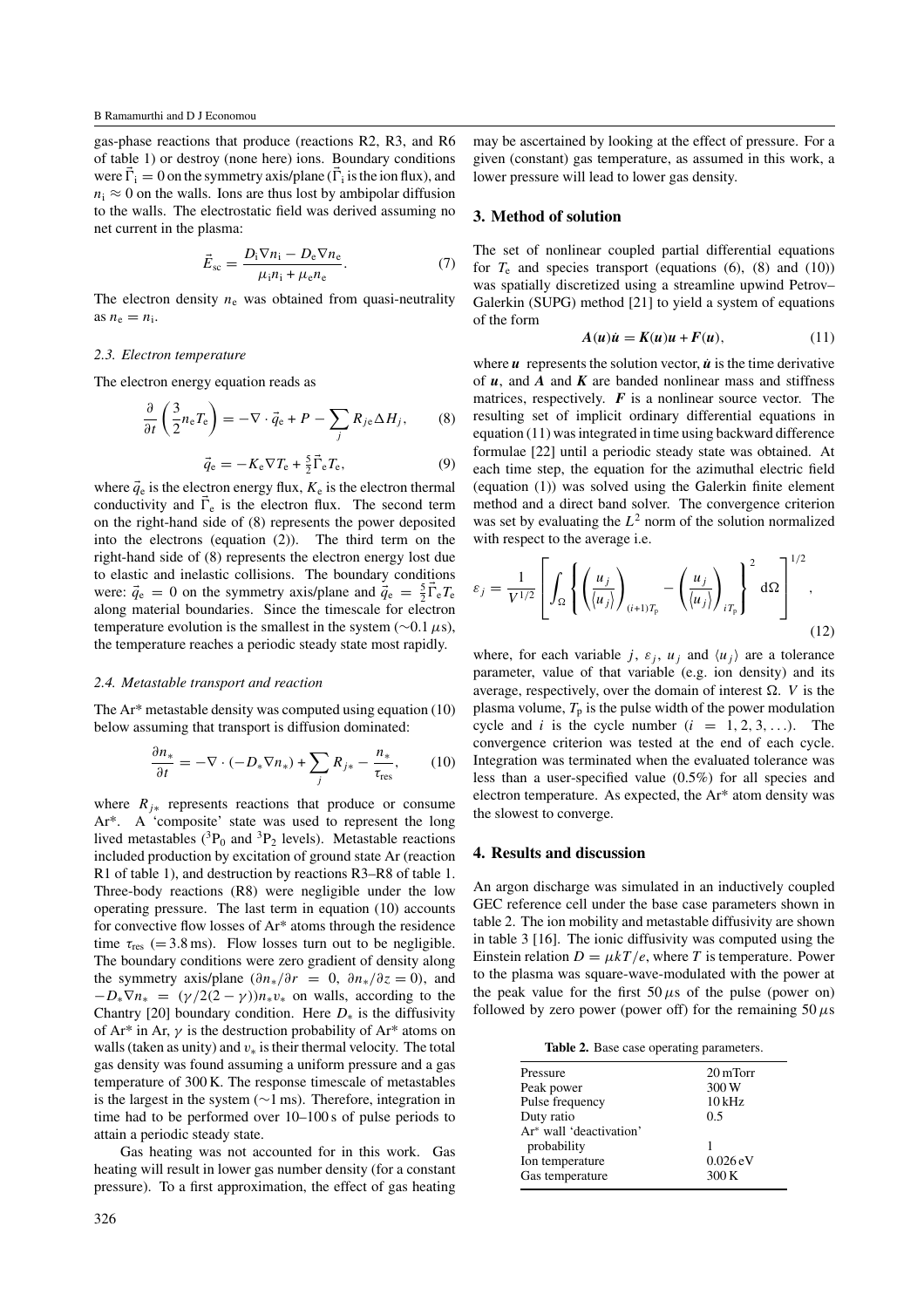(pulse period  $100 \mu s$ , duty ratio of 0.5). The 'power on' and 'power off' phases of the cycle will be referred to as 'active glow' and 'afterglow', respectively. Besides the base case run, simulations were also performed for duty ratios of 0.3, 0.5 and 0.7, peak powers of 290, 190 and 165 W, and pulse frequencies of 20, 10 and 5 kHz in order to study their effect on electron density and compare simulation results with experiments [23]. All results shown below are for the *periodic steady state* at the base case parameters, unless noted otherwise. In the discussion below, the discharge 'core' and 'periphery' refer to the core and periphery regions, respectively, of the space in between the parallel plates, while 'outer region' refers to the cylindrical space surrounding them (figure 1).

The quasi-steady-state power deposition profile (in W cm−3*)* is also shown in figure 1. Power is deposited directly under the coil in a toroidal pattern, with a typical skin depth of ∼1 cm. The max power density is ∼9.5 W cm<sup>-3</sup> for a total power deposition of 300 W.

The evolution of ion (and electron) density, metastable density and electron temperature at the *centre* of the reactor  $(R = 0$  and  $z = 4.5$  cm) is shown in figure 2. A spike in electron temperature is observed ∼1*µ*s into the active glow as power is deposited into a relatively smaller number of electrons. The electron temperature quickly (∼10*µ*s) reaches a quasi-steady value later in the active glow, only to drop precipitously in the early afterglow, due to inelastic collision losses with Ar and Ar\* atoms. The temperature decay rate in the late afterglow is much smaller because inelastic collisions (large energy sink) are quenched. Also, superelastic collisions (reaction R4 in table 1) provide some energy back to the electron gas. All features of the temperature evolution seen here have also been observed experimentally [6, 23]. The ion

Table 3. Species mobility and diffusivity (from [16]).

| Name               | Symbol                                                         | Value                 |
|--------------------|----------------------------------------------------------------|-----------------------|
| $Ar^+$ mobility    | $N\mu_{+}$ (cm <sup>-1</sup> V <sup>-1</sup> s <sup>-1</sup> ) | $4.65 \times 10^{19}$ |
| $Ar^*$ diffusivity | $ND_*$ (cm <sup>-1</sup> s <sup>-1</sup> )                     | $2.42 \times 10^{18}$ |

(electron) density increases in the active glow due to ionization (reactions R2 and R3 in table 1), reaching a plateau also at ∼10*µ*s into the active glow. The decay rate of ions in the afterglow is characterized by the ambipolar diffusion time constant  $(\tau_d)$ , since the ion density is high enough (Debye length  $\ll$  reactor length) even at the end of the pulse for a plasma to exist throughout the pulse. The estimated decay time constant of  $\tau_d = (L/\pi)^2/D_a \sim 10 \,\mu s$  agrees with that extracted from figure 2. In contrast, metastables are quickly lost at the centre of the reactor (see also figure 5) mainly due to quenching by electrons to the resonant state (reaction R5).

Figure 3 shows the quasi-steady electron temperature profile,  $20 \mu s$  in the active glow. The electron temperature is highest (∼3.7 eV) where the power deposition is maximum (see figure 1). Despite the fact that power is deposited in a small toroidal zone under the coil, electrons are substantially warm near the substrate and in the outer region of the reactor  $(8 < R < 13$  cm) due to the high thermal conductivity of the electron gas (remember that electron thermal conductivity is proportional to the electron density). Lower pressures would lead to higher electron temperatures and more uniform temperature distributions.

The evolution of  $Ar<sup>+</sup>$  density is shown in figure 4 at times of 0.5, 5, 50, 60, 70 and 90*µ*s during a pulse. Ions are confined between the parallel plates with a significant gradient in the radial direction. This results in highly nonuniform flux of ions bombarding the substrate electrode (see also figures 6 and 7). The ion density increases by two orders of magnitude during the active glow (figures  $4(a)$ –(*c*)). The ion density is asymmetric with respect to a horizontal plane through the centre of the discharge during the active glow due to the asymmetry in power deposition. The ionization rate is highest under the coils, yet diffusion helps to 'fill in' the discharge core, especially in the late active glow (figure 4(*c*)). Thus the ion density is maximum at  $R = 0$ . The ion density attains very high values ( $\sim 10^{12}$  cm<sup>-3</sup>) late in the active glow due to the high power density. In the afterglow (power off), the ion density keeps decreasing (figures  $4(d)$ – $(f)$ ) while



**Figure 2.** Argon ion (and electron), metastable density and electron temperature evolution at the discharge centre. Parameter values at base case are shown in table 2.



**Figure 3.** Electron temperature profile 20  $\mu$ s into the pulse. Parameter values at base case are shown in table 2.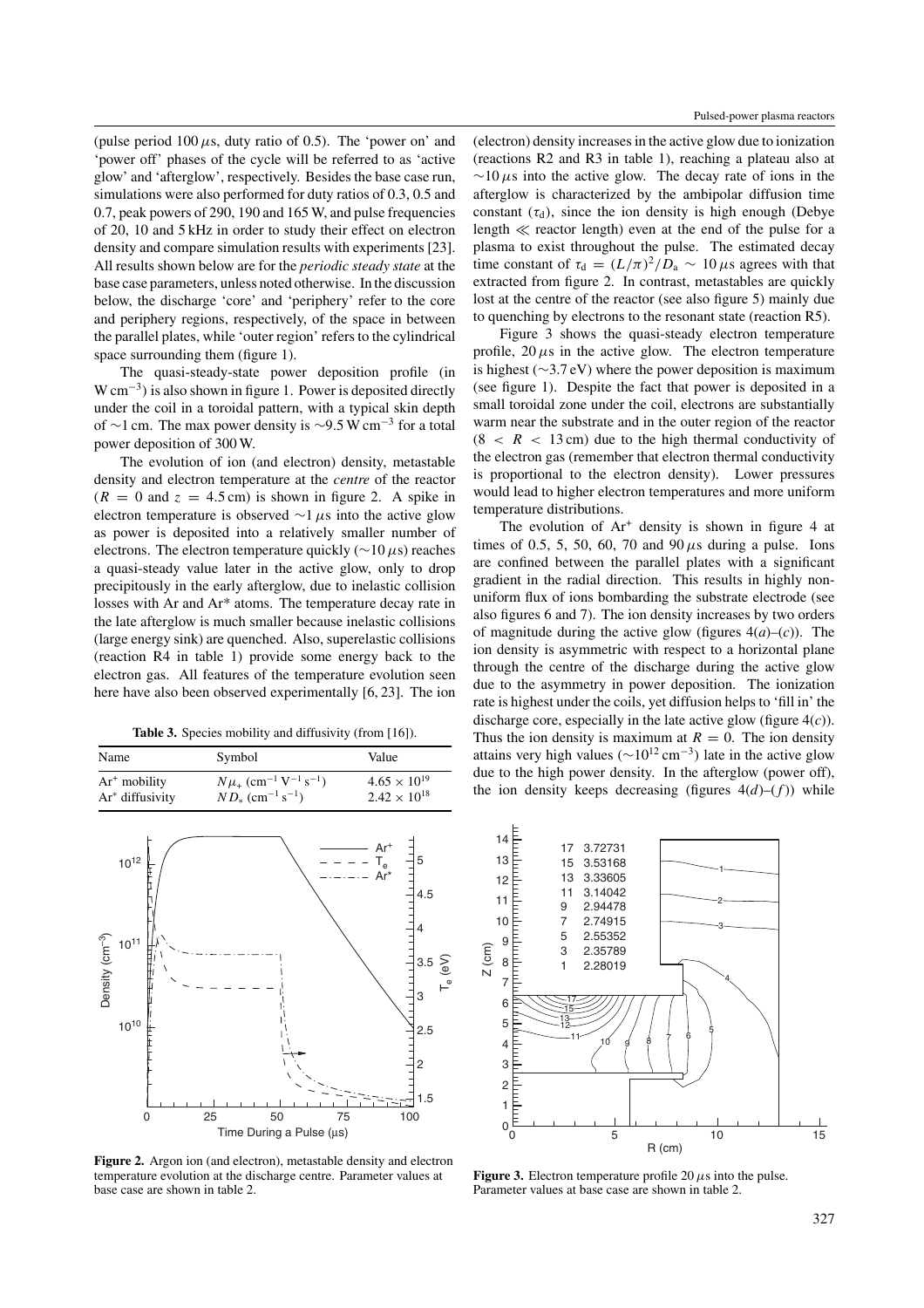

Figure 4. Ar<sup>+</sup> (and electron) density evolution for times: (a) 0.5  $\mu$ s, (b) 5  $\mu$ s, (c) 50  $\mu$ s, (d) 60  $\mu$ s, (e) 70  $\mu$ s and (f) 90  $\mu$ s during a pulse. Parameter values at base case are shown in table 2. Note the different density scale for each frame.

the profile tends to be less asymmetric with respect to the horizontal plane through the centre of the discharge.

The metastable diffusion time is a few ms, much longer than the pulse period. Thus, the evolution of metastable density during a pulse, figure 5, is governed by volumetric reactions. Metastable quenching by electrons to resonant states (reaction R5 in table 1) has a time constant of several *µ*s for an electron density of  $5 \times 10^{11}$  cm<sup>-3</sup>. Very early in the active glow, figure  $5(a)$ , the Ar<sup>\*</sup> density is larger in the outer region of the reactor due to destruction of metastables in the plasma during the afterglow of the previous pulse. The metastable density then rises forming a peak in the plasma core, as production of metastables by excitation (reaction R1) picks up (figure 5(*b*)). The timescale for electron temperature evolution is much smaller than that of metastable evolution. Consequently, excitation is the dominant reaction in the initial active glow leading to a sharp increase in metastable density. (The stepwise ionization loss rate is low, despite a smaller threshold, due to the low metastable density at the start of a pulse.) As the metastable density rises, so do destruction reactions, bringing about a quasi-steady-state of the metastable density (figure  $5(c)$ ). In the afterglow, figures  $5(d)$ –(*f*), the production rate (by excitation) decreases sharply due to the large threshold (11.56 eV) and the fact that the electron temperature plummets (figure 2). This, coupled with loss reactions, leads to a dramatic decrease in metastable density in the discharge core. The main losses are due to quenching to resonant states (reaction R5) and stepwise ionization (which has a threshold of 4.14 eV) in the

early afterglow, and quenching to resonant states in the late afterglow. There is a faster depletion rate of metastables at the core, since electrons are much more abundant there. The results of figure 5 will not change appreciably if the metastable deactivation coefficient on the walls is taken to be less than unity, since the importance of volumetric reactions will then be even greater.

Since surface reaction (film etching or deposition) rates can strongly depend on the magnitude of the ion flux incident on the wafer, the Ar<sup>+</sup> ion flux evolution was investigated. Figures 6 and 7 show the time-average (over a pulse period at the periodic steady state) radial profile of ion flux as a function of duty ratio and pressure, respectively. The ion flux profiles are very non-uniform reflecting the fact that the plasma is rather confined in the space between the parallel plates (figure 3). Increasing the duty ratio increases the timeaverage power deposition in the plasma (for the same peak power), consequently increasing the time-average ion flux, in a nearly linear fashion. The ion flux obtained in a CW reactor under the same conditions and with the same energy input (150 W CW vs 300 W of pulsed at 0.5 duty ratio) is lower than the pulsed reactor case. The trend is not quite so obvious when pressure is varied. In the pressure range investigated (10–40 mTorr), the peak ion density increased with pressure (not shown). However, as pressure increases, both the ion drift flux (which depends on electron temperature) and the ion diffusion flux decrease, leading to a drop of the total ion flux with pressure.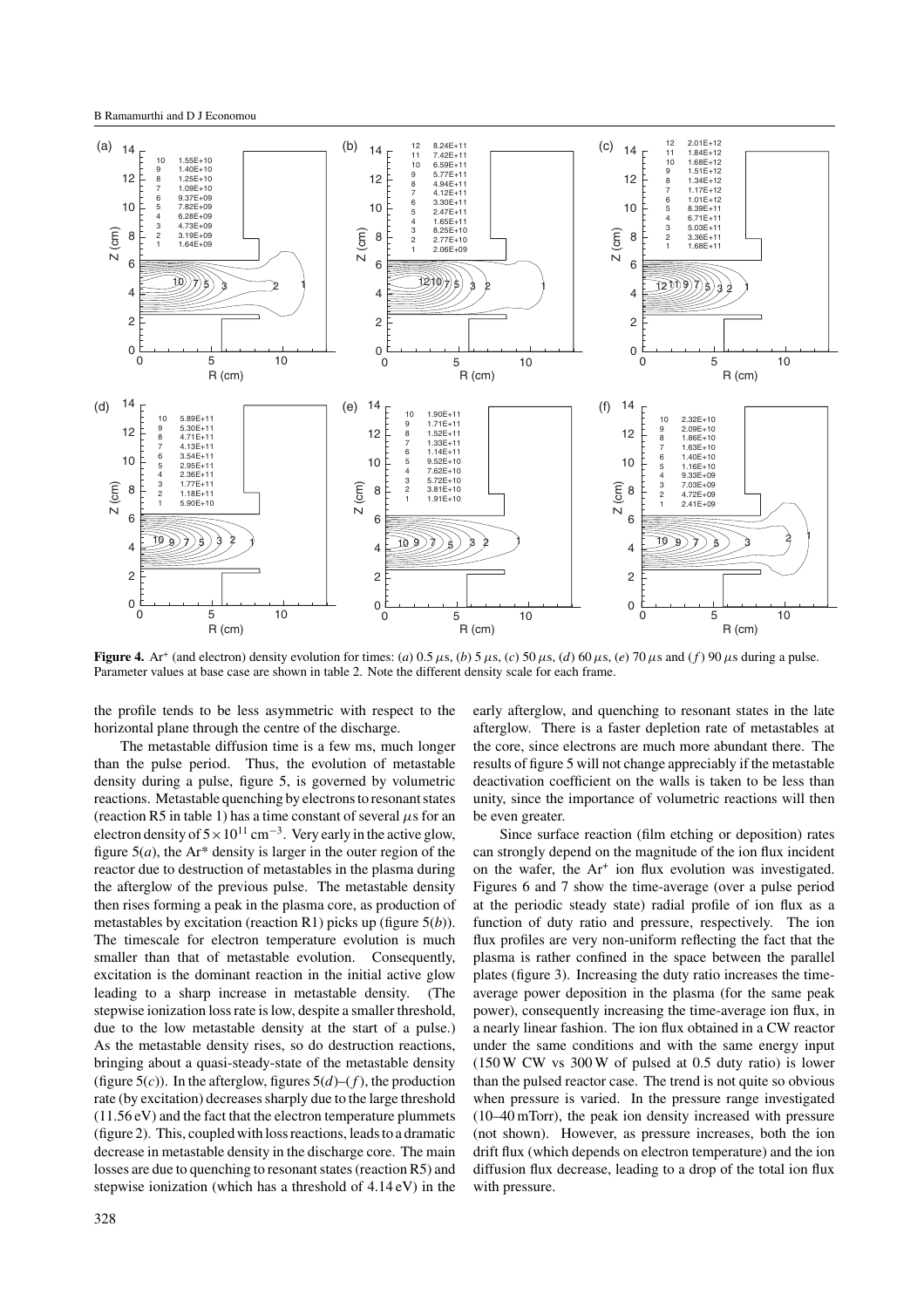Pulsed-power plasma reactors



**Figure 5.** Ar<sup>\*</sup> metastable density evolution for times: (*a*)  $0.5 \mu s$ , (*b*)  $5 \mu s$ , (*c*)  $50 \mu s$ , (*d*)  $60 \mu s$  (*e*)  $70 \mu s$  and (*f*)  $90 \mu s$  during a pulse. Parameter values at base case are shown in table 2. Note the different density scale for each frame.



1.1E+17 40 m Torr 9E+16 20 m Torr 10 mTorr 7E+16 5E+16 3E+16  $ArFlux (cm<sup>-2</sup> s<sup>-1</sup>)$ Ar+ Flux (cm–2 s–1) 1E+16 2468 R (cm)

Figure 6. Effect of duty ratio on the time-average positive ion flux on the wafer. Ion flux for a CW plasma at the same energy input (150 W) is also shown. Other parameter values at base case are shown in table 2.

#### *4.1. Comparison with experimental data*

The time evolution of electron density as duty ratio, peak power and pulse frequency are varied is shown in

Figure 7. Effect of pressure on the time-average positive ion flux on the wafer. Other parameter values are shown in table 2.

figure 8. The line-integrated densities are shown (obtained by integrating the electron density radially at the central plane  $z = 4.5$  cm) to facilitate comparison with experimental data [23]. Figure 8(*a*) shows that the predicted electron density plateau is virtually unchanged as the duty ratio is varied. This implies that the plasma can reach a quasi-steady-state during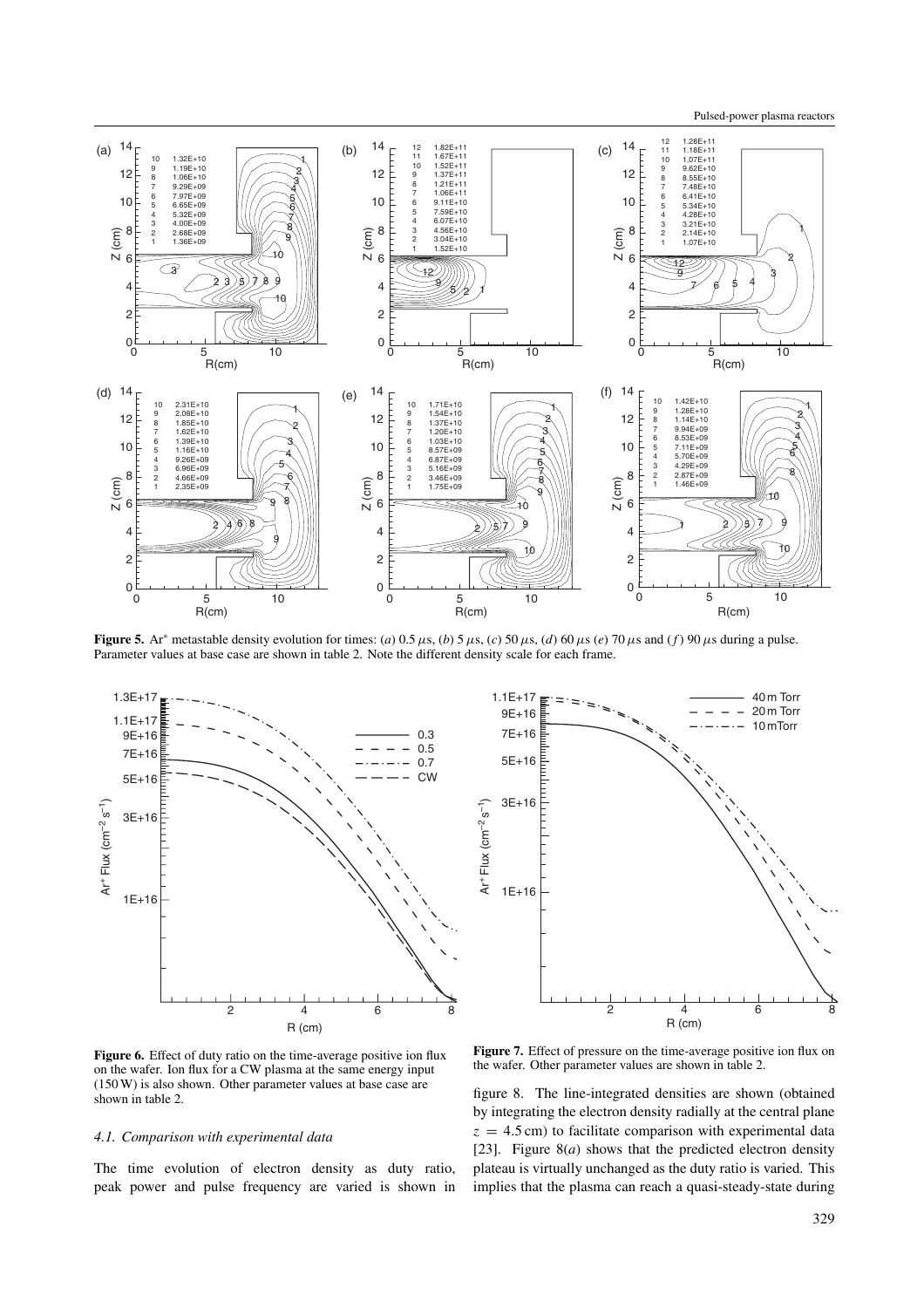

**Figure 8.** Effect of (*a*) duty ratio (*b*) peak power and (*c*) pulse frequency on line-integrated (along the central plane) electron density. Other parameter values are shown in table 2.

the active glow for all three duty ratios, i.e. the 'plasma on' fraction of the cycle (30, 50 and 70  $\mu$ s for duty ratios of 0.3, 0.5 and 0.7, respectively) is 'long enough'. This is verified by looking at the electron density evolution of figure 2;  $n_e$ reaches a plateau after ∼10*µ*s in the pulse. Since the peak

power (300 W) was unchanged in figure 8(*a*), the peak electron density also remains the same. Of course, the time-average electron density increases in accord with the time-average power, as the duty ratio increases. Figure  $8(a)$  also implies that metastables do not have much influence on electron density (except perhaps on the rising part of the  $n_e$  curves), since the metastable density did change as the duty ratio was varied from 0.3 to 0.7. Experimental data [23] show a different response: the electron density plateau initially increased with increasing duty ratio and then decreased with further increases in the duty ratio. The variations, however, were of the order of  $\pm 10\%$ , perhaps within the experimental uncertainty of the  $n_e$ measurement and/or the uncertainty of the measurement of the actual power dissipation in the plasma. The effect of power on electron density is shown in figure 8(*b*). The quasi-steady (plateau) value of electron density varies nearly linearly with power, in accord with experimental measurements. Finally, for a fixed duty ratio, the time-average power remains constant as the pulse period increases. Since the 'power on' fraction of the cycle is larger than the timescale of electron density evolution, the same quasi-steady value of electron density is attained as the pulse period is increased (figure 8(*c*)). Experiments also seem to support this trend [23].

Further comparisons between simulation and experiment were performed for CW discharges (no pulsing) also in the GEC-ICP reference cell. The steady-state electron density and electron temperature computed at the centre of the discharge  $(R = 0; z = 4.5 \text{ cm})$  are shown in figure 9 along with experimental data [24]. All trends are captured rather well. The electron density increases (nearly linearly) with power and the electron temperature remains virtually constant with power. The absolute electron densities are predicted reasonably well, but the simulation overpredicts the electron temperature, especially at low pressures. However, the simulation results for electron temperature are seen to be in much better agreement with a different set of data (taken from figure 11 of [12]) obtained for a pressure of 10 mTorr also in a GEC-ICP cell. The difference may lie in the fact that the two sets of data used a different probe (single probe vs double probe). Also, the grounded electrode was covered by a silicon wafer in [12]. Finally, figure 10 shows quite reasonable agreement of simulation predictions with experimental data (figure 11 of [12]) of *spatial profiles* of electron density and temperature. Comparisons are made at an axial position of 15 mm above the grounded (lower) electrode for 10 mTorr and 245 W.

# **5. Conclusions**

A 2-D simulation of an inductively coupled, pulsed-power, electropositive discharge was developed based on the fluid approximation. An argon plasma sustained in a GEC reference cell, modified for inductive operation, was examined. An equation for the azimuthal electric field was solved to calculate the inductive power deposition. The latter was coupled selfconsistently to the plasma transport equations, to capture the spatio-temporal evolution of the discharge during a pulse. The electron temperature was found to peak in the region of power deposition (under the coils). Considerably warm electrons persisted away from the power deposition zone due to the high thermal conductivity of the electron gas at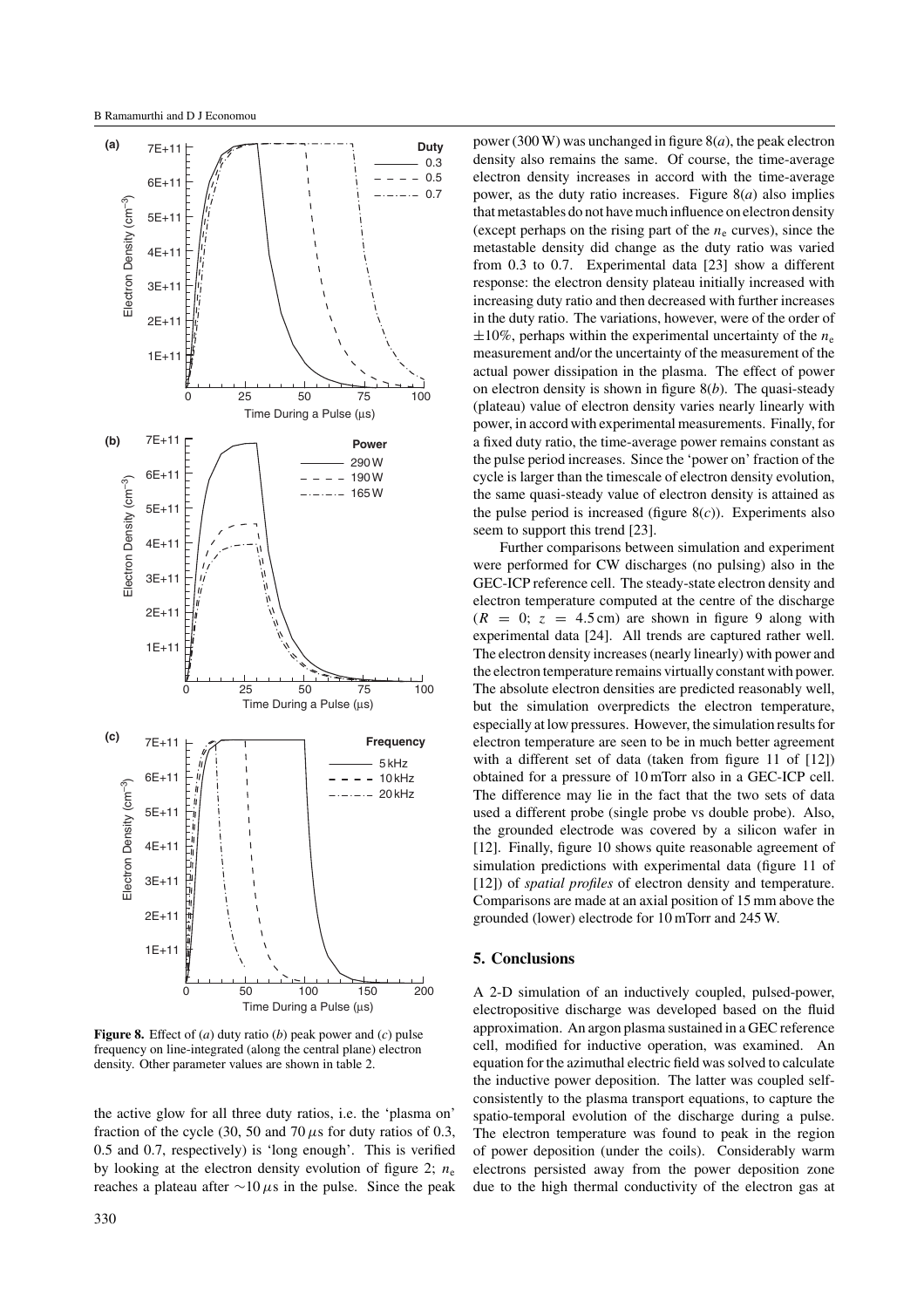



**Figure 9.** Comparison between simulated (lines) and experimentally measured (points) steady-state (no-pulsing) electron density  $((a)$  top), and electron temperature  $((b)$  bottom), as a function of power for different pressures. All data points were from [24], except for the points shown as (10 mTorr) which were obtained from [12]. Data from [24] were obtained at the reactor centre (on-axis, 19 mm from lower electrode); data from [12] were obtained on-axis, 15 mm from the lower electrode. The calculated lines correspond to the reactor centre, except for the solid line (10 mTorr) which corresponds to the location on-axis, 15 mm from the lower electrode.

the low operating gas pressure (10 s of mTorr) and high plasma density. The ion density evolution during a pulse was influenced by both ambipolar diffusion and gas-phase (ionization) reactions. However, the metastable evolution was influenced mainly by gas-phase reactions, resulting in very complex spatio-temporal profiles of metastable density during a pulse. The time-average ion flux at the substrate increased almost linearly with duty ratio (at a constant peak power), but decreased with increasing pressure, in the 10–40 mTorr range investigated. The time-average ion flux to the substrate in the pulsed plasma reactor was larger than that in a CW

**Figure 10.** Comparison between simulation results (lines) and experimental data (points) for steady-state (no-pulsing) electron density (top), and electron temperature (bottom), as a function of radial position for 245 W and 10 mTorr. Data were obtained from figure 11 of [12]. Axial plane for both experiment and simulation was 15 mm above the grounded (lower) electrode. The simulated values of electron density were multiplied by 1.34 to match with the experimental density at  $R = 0$  (on-axis).

reactor, for the same energy input. The radial profile of the ion flux was very non-uniform for the GEC-ICP reactor design. Simulation results on line-integrated electron density in pulsed discharges as a function of power and pulse frequency agreed with experimental data. However, experiments showed a more complicated behaviour of electron density vs duty ratio than predicted by the simulation. Simulation results on electron density and temperature as a function of power and pressure and their spatial profiles were also in agreement with data in CW discharges.

# **Acknowledgments**

Work supported by NSF CTS-9713262 and CTS-0072854, and the MRSEC Program of the NSF (DMR-9632667).